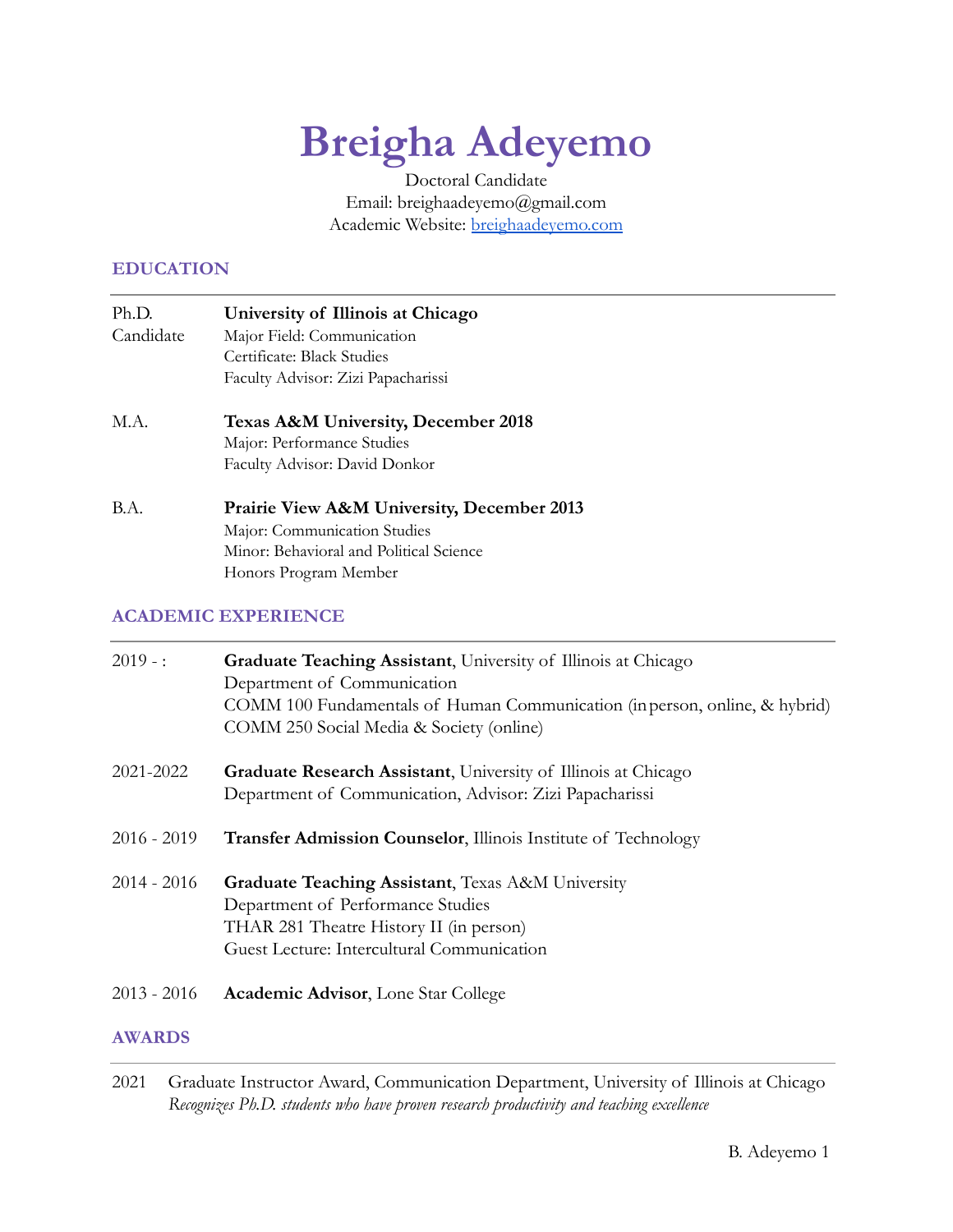## **MEDIA INTERVIEWS**

WTTW Chicago (2021, PBS Affiliate; Show: Chicago Tonight). [https://news.wttw.com/2021/12/21/i-m-black-woman-and-metaverse-scares-me-here-s-how-make](https://news.wttw.com/2021/12/21/i-m-black-woman-and-metaverse-scares-me-here-s-how-make-next-iteration-internet-inclusive)[next-iteration-internet-inclusive](https://news.wttw.com/2021/12/21/i-m-black-woman-and-metaverse-scares-me-here-s-how-make-next-iteration-internet-inclusive)

WBEZ Chicago (2021, NPR Affiliate; Show: Reset with Sasha-Ann Simons). [https://www.wbez.org/stories/everything-you-need-to-know-about-the-metaverse/67df2e97-6582-](https://www.wbez.org/stories/everything-you-need-to-know-about-the-metaverse/67df2e97-6582-41ae-841a-8ff72aea2cb4) [41ae-841a-8ff72aea2cb4](https://www.wbez.org/stories/everything-you-need-to-know-about-the-metaverse/67df2e97-6582-41ae-841a-8ff72aea2cb4)

Free Float Media's Business Pants podcast (2022, segment: 36:00-50:00). Episode Title: Hyperloops: Public transportation but worse! <https://www.freefloatmedia.com/businesspants>

## **JOURNAL & ONLINE PUBLICATIONS**

Gray, K. & **Adeyemo, B.** (2021). Not "falling for the okey-doke": #BlackLivesMatter as resistance to disinformation in online communities. *Feminist Media Studies, 21*(5), 868-871, <https://www.tandfonline.com/doi/full/10.1080/14680777.2021.1952468>

**Adeyemo, B.** (2020, October 1). Even if you edit, give credit: Black cultural appropriation on TikTok. *In Media Res*. [http://mediacommons.org/imr/content/even-if-you-edit-give-credit-black-cultural-appropriation-ti](http://mediacommons.org/imr/content/even-if-you-edit-give-credit-black-cultural-appropriation-tiktok) [ktok](http://mediacommons.org/imr/content/even-if-you-edit-give-credit-black-cultural-appropriation-tiktok)

## **NEWS PUBLICATIONS**

**Adeyemo, B.** (2021, December 15). I'm a Black woman and the metaverse scares me – here's how to make the next iteration of the internet inclusive.*The Conversation*. [https://theconversation.com/im-a-black-woman-and-the-metaverse-scares-me-heres-how-to-make-t](https://theconversation.com/im-a-black-woman-and-the-metaverse-scares-me-heres-how-to-make-the-next-iteration-of-the-internet-inclusive-173310) [he-next-iteration-of-the-internet-inclusive-173310](https://theconversation.com/im-a-black-woman-and-the-metaverse-scares-me-heres-how-to-make-the-next-iteration-of-the-internet-inclusive-173310) (republished by [The Associated Press](https://apnews.com/article/coronavirus-pandemic-health-religion-aec9e431af59e48e93a8c0769228920b), [NPR Chicago](https://www.wbez.org/stories/breigha-adeyemo-university-of-illinois-at-chicago-associated-press/2b69b9d4-76bb-4722-8483-3381906d75b6), [PBS Chicago,](https://news.wttw.com/2021/12/21/i-m-black-woman-and-metaverse-scares-me-here-s-how-make-next-iteration-internet-inclusive) [Fast Company,](https://www.fastcompany.com/90706466/the-metaverse-is-shaping-up-to-be-a-racist-hellscape-it-doesnt-have-to-be-that-way) [Popular Science](https://www.popsci.com/technology/metaverse-inclusive/),

[The Philadelphia Tribune](https://www.phillytrib.com/commentary/im-a-black-woman-and-the-metaverse-scares-me-here-s-how-to-make-the/article_b9cf930d-125f-5e5e-bd5b-41f4774d7898.html), and other outlets)

## **CONFERENCE PRESENTATIONS & WORKSHOPS**

**Note:** \*conference cancelled due to Covid-19

**Adeyemo, B.** (2021, September 25 ). Residual surveillance: Life and democracy after covid-19. *Carolinas Communication Association (CCA)*, (virtual).

**Adeyemo, B.**, & Lackey, C. (2021, May 7). From the bottom up: Rethinking HCI design principles and practices for marginalized groups [conference workshop]. *ACM Conference on Human Factors in Computing Systems (CHI)*, Yokohama, Japan (virtual).